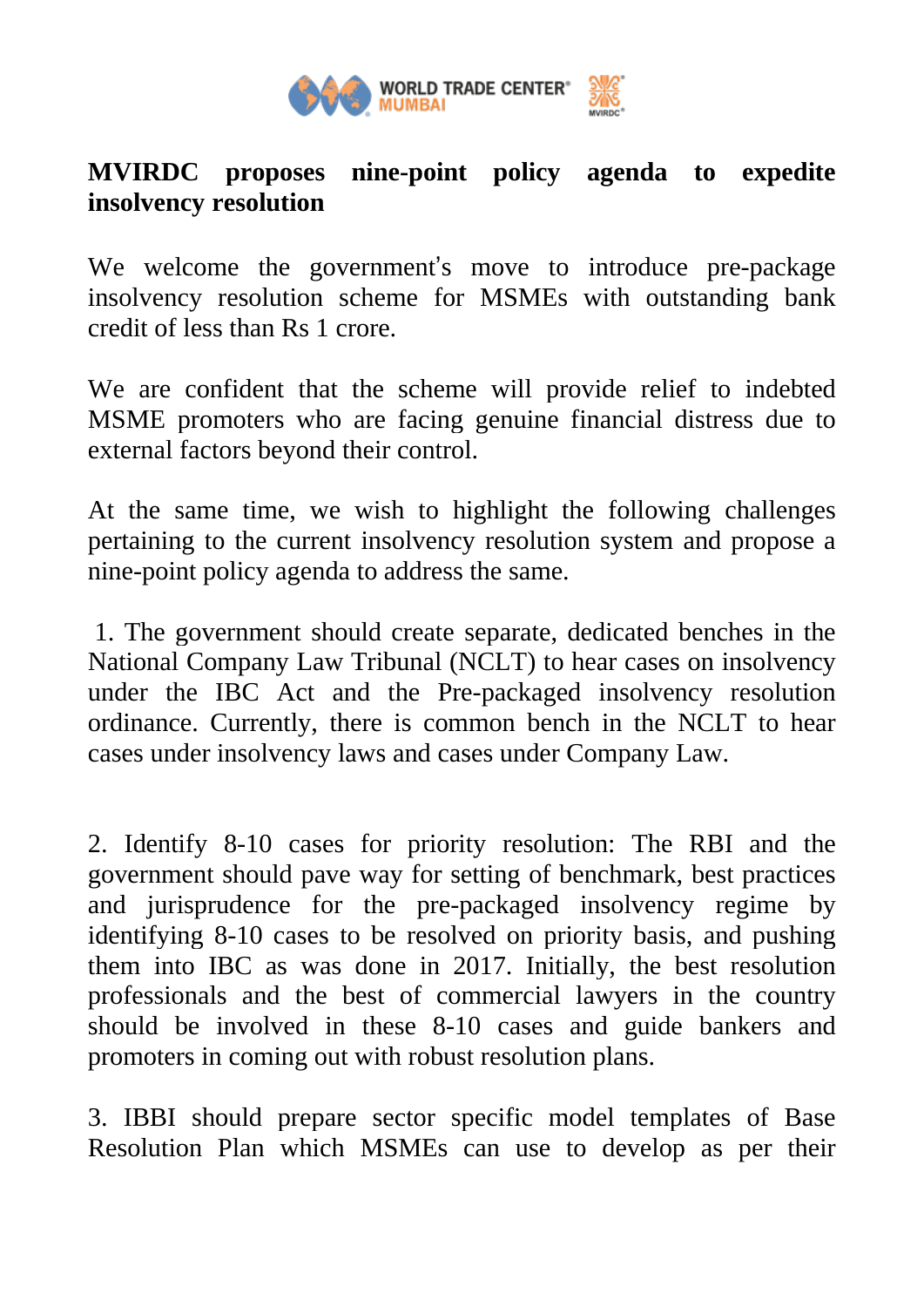

individual information memorandums, for submission to the financial creditors before filing application for PIRP.

4. The government should introduce a performance appraisal mechanism for judges in the NCLT. Such a mechanism should incentivise time-bound resolution of insolvency cases, while also having sufficient disincentives for poor track record in settlement of cases.

5. Set up a team of experienced professionals in the back office of NCLT to support judges: The government needs to hire professionals who are experienced in credit analysis and business management to staff the back office of NCLTs. These professionals should support the judges in timely settlement of cases.

The current insolvency resolution process under the IBC faces inordinate delay because of rising number of insolvency cases and limited capacity of NCLT benches.

On an average, it takes six months to admit a case under Section 7(9) of the CIRP in the NCLT and in some cases, it takes as much as two years. After submission of the resolution plan, the NCLT takes several months and at times more than a year to pass the final order. We should not allow the IBC to become a time consuming process as under the erst-while SARFAESI Act or DRT Act.

The resolution professionals and the adjudicating authority should meet strict timelines and resolve cases. After resolution plan is submitted, it should not take more than two months for the adjudicating authority to pass the final order.

By creating a cadre of experienced professionals in the back office of NCLT, we can reduce delay in settlement of cases.